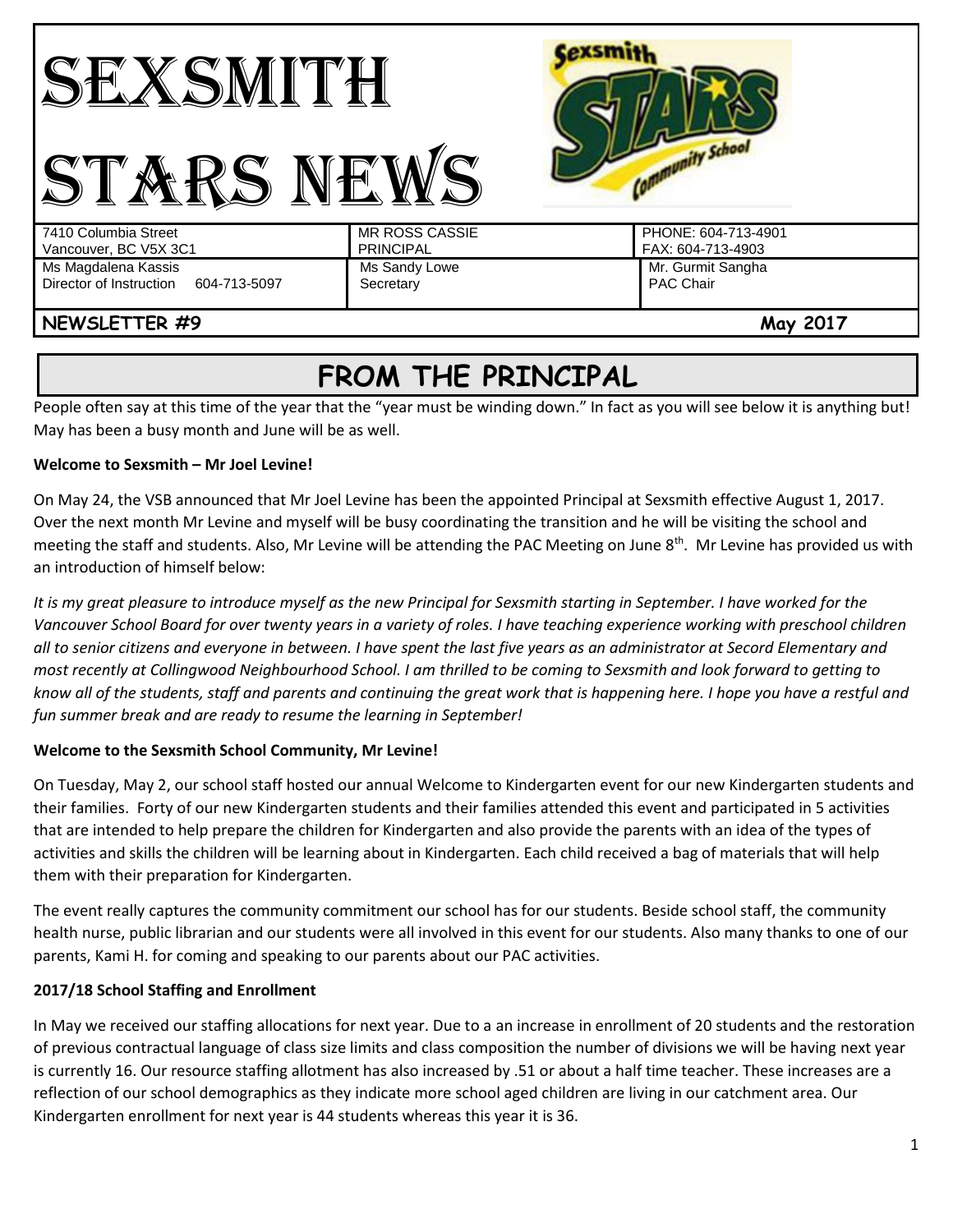At this point we have 4 postings for September as a result of the increase of 1, a retirement and other staffing changes.

# **Safety Drills**

This past month we held two safety drills that we do throughout the year to insure our students and staff are as prepared as possible in the event of an emergency. In early May, we practiced our evacuation of the school in the event of an earthquake. All Vancouver schools did a simulated earthquake drill on May 4. This year as well as practicing the evacuation process we also had some parents volunteer to come to the school to simulate picking up their children. I felt all aspects of the drill went well. We also had one of our 6 fire drills that we are required to hold each year this past month. As with the Earthquake Drill, the Fire Drill did go well.

# **Grade 7 Year End Activities**

June is a special time for our Grade 7's as they prepare for leaving for high school. The following is a list of events that the Grade 7's will be involved in during the month of June.

June 2 - Visit to Churchill – Those students who will be attending Churchill in September will be going to Churchill for a visit and to participate in a series of activities that will help prepare them for their transition to Grade 8.

Tuesday, June 27 – Grade 7 Celebration for the Families and Luncheon for the Students. At 10:30 a.m. students and their families will arrive for pictures. At 11:00 the Grade 7 Leaving Ceremony will be held in the gym. Each student will receive their diploma from Sexsmith and some staff will provide many fond recollections of this group of students. At noon, the luncheon for the grads will occur and at 1:00 the day will culminate with a dance until 3:00. We hope to see all the families of our Grade 7 students at our celebration.

Wednesday, June 28 – The Grade 7's are off to Playland for the day.

#### **Sports Day**

On May 19, under glorious skies, we held our annual outdoor Sports Day. The children really enjoyed this day and it is the unofficial start to the summer months even though there were 6 weeks of school left. It is also wonderful to see our Grade 8 students currently attending Churchill come back to Sexsmith to help with our Sports Day.

Sports Day is a very positive memory for our students. Many thanks to all the staff for their efforts and especially to Mr Kay for coordinating Sports Day again for us and to all the parents who helped prepare the lunch for our students.

#### **PAC News**

There was no meeting during May but the PAC has been busy preparing for their year- end activities. On June 8 the final PAC Meeting of the year will be held. At the meeting the new Principal – Mr Levine - will be in attendance to meet the parents, the 2017/18 PAC Executive Elections will occur, the Filipino Festival which is occurring on June 9 will be discussed, and plans for the PAC Carnival on June 16 will be finalized. Please plan on attending the meeting on the  $8<sup>th</sup>$ .

#### **VSB Summer School Registration Has Begun**

Registrations for the VSB's Summer School programs has begun. There are brochures available outside the office that detail the many different programs that are available for students to participate in over the summer. As you will see there is a great variety of activities and courses to choose from.

**Intending to Move** If you know that your child will not be returning to Sexsmith next year and you have not informed the office, please do so as soon as possible. This will assist us with the planning for next year. Further, if you know what school your child will be attending next year please include that information as it will help in getting your child's file transferred to their new school.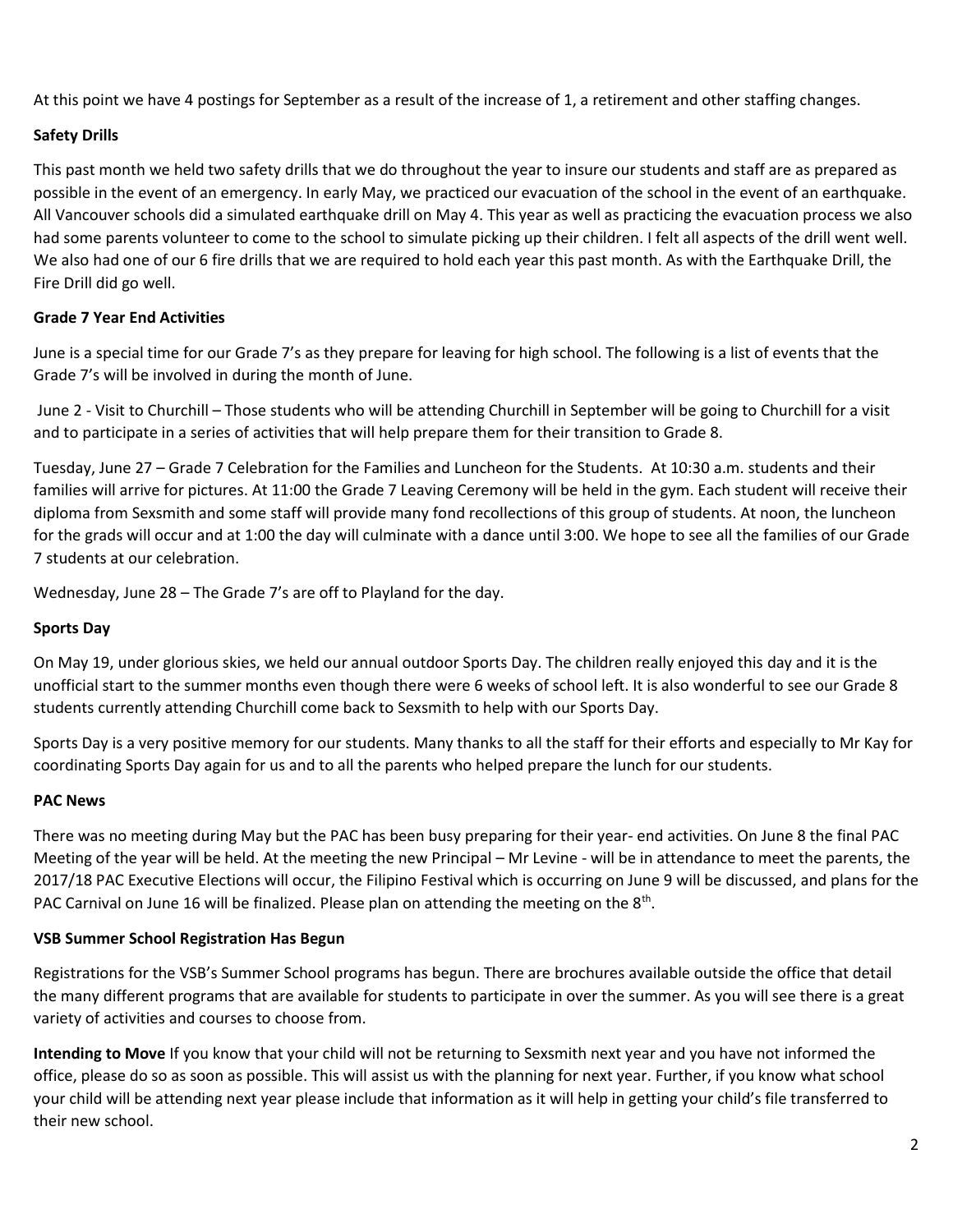# **Late Return**

If your child will be returning to school after the first day back to school being Tuesday September 5 but returning before September 29, 2017 please fill out the "2017 Notice of Late Return Form" at the end of the newsletter. Please return the "2017 Notice of Late Return Form" to the office by June 9<sup>th</sup>. There is no need to fill out this form if your child will be returning back the first day of school.

#### **Heritage Fair**

Recently many of our students researched topics that had to do with some aspect of Canadian history; it could have been a famous Canadian or an event or a significant achievement. On May 11, we held our Heritage Fair when all of the students who had developed projects showcased their work to our students and staff. Some students had their projects selected to also participate in the Heritage Fair at the Kerrisdale Community Center on May 20. Congratulations to all of our students for their excellent work on their projects. It was a great way to be part of the Canada 150 Celebration.

# **Track Team**

On June 1, the Sexsmith Track Team, will complete its season by participating in the District Track Meet at Swangard Stadium. This year we had over 100 Grade 3 to 7 students represent our school as members of the track team. Again the students had a very successful season! Many thanks to all the students who participated on the team this season. For the Grade 7's I hope you continue to be interested in track at high school and for those in grades 3 to 6, we hope to see you out again next year. Many thanks to the coaches – Mr Biln, Ms Chu, Mr Kay, Mrs Owen and her husband Mr Owen for coaching the team this year.

#### **Books**

The VSB is working with all school libraries to update and upgrade the library systems. This is exciting but requires a lot of support from staff, students and families. Please send in any and all school library books as soon as possible. We hope to have all materials accounted for by June 9<sup>th</sup>. Please expect letters home to be followed quickly this year by invoices to help make this process as efficient as possible. At this time, we encourage all students and families to enjoy the Vancouver Public Libraries. Please see Mrs. Matterson if you need any additional help or information.

#### **Upcoming Events**

| Thursday, June 1  | Track Team – District Track Meet at Swangard<br><b>Stadium</b> | Wednesday, June<br>21 | Div 13 - Field Trip                                                           |
|-------------------|----------------------------------------------------------------|-----------------------|-------------------------------------------------------------------------------|
| Monday, June 5    | Pro D Day - School is Not in Session for Students              | Thursday, June 22     | <b>TEGS Luncheon</b>                                                          |
| Tuesday, June 6   | Div 1 to $5 -$ Improv program                                  | Friday, June 23       | Div 11/12 Field Trip                                                          |
| Thursday, June 8  | Battle of the Bands Finale; PAC Meeting at 6:30                | Tuesday, June 27      | <b>Grade 7 Farewell Celebration</b><br>and Luncheon; Div. 11/12<br>Field Trip |
| Friday, June 9    | Filipino Festival                                              | Wednesday, June<br>28 | Div $1/2/3/4/5$ – Field Trips                                                 |
| Thursday, June 15 | Div. $4/5/6/7$ – Field Trips                                   | Thursday June 29      | Year End Assembly - 11:00;<br>Last Day of School for<br><b>Students</b>       |
| Friday, June 16   | PAC FUN FAIR - 3:00 to 5:00                                    | Friday, June 30       | Admin Day - School is Not in<br><b>Session for Students</b>                   |
| Monday, June 19   | Div. $5/6/10$ – Field Trips                                    |                       |                                                                               |